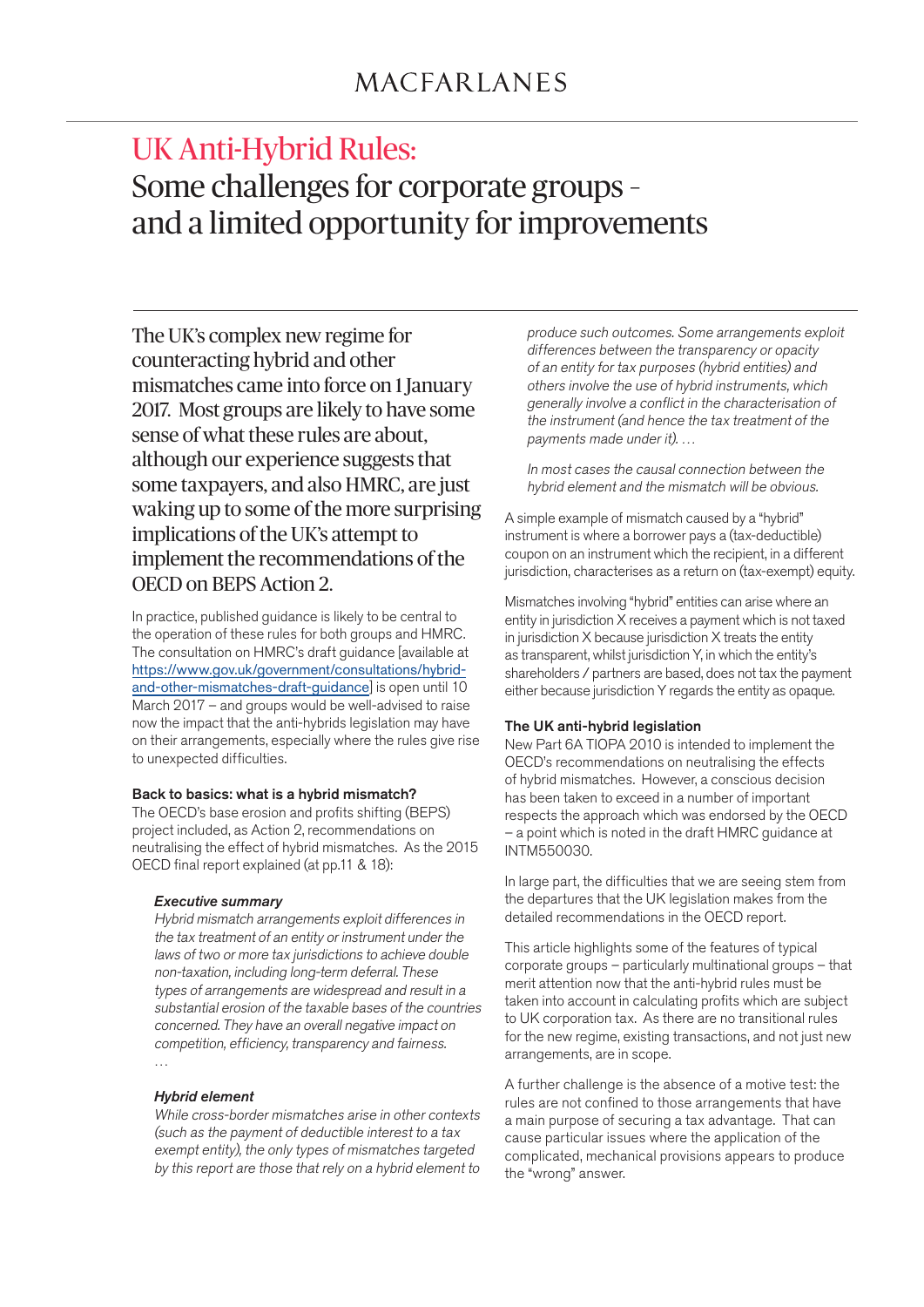In the space available we have covered what seem to us to be some of the key issues, being:

- shareholder loans;
- Luxembourg financing;
- UK companies with overseas PEs;
- companies operating through a UK PE; and
- US "check the box" regime and hybrid entities.

Following a review of some of the likely difficulties for corporate groups, we conclude at the end of this update that groups should consider raising with HMRC the points that will affect them in practice.

Action should be taken sooner rather than later, as the period in which formal representations will be accepted by HMRC in relation to the draft guidance closes on 10 March 2017.

> **Overseas** parent

regarded as (exempt) equity in the lender jurisdiction, or preferred equity certificates which are again often treated as equity in the hands of the subscriber but (deductible) debt for the issuer [figure 1].

One surprising theme that emerges from the draft HMRC guidance on the hybrid rules is that a "plain vanilla" loan – i.e. debt on arm's length terms – can potentially be caught by the anti-hybrid rules. This is counter-intuitive since "normal" instruments ought to be the opposite of "hybrid" instruments.

Take this example: a UK company borrows from its non-UK parent on arm's length terms. The borrower gets into financial difficulties and the loan is released [figure 2]. In the parent's accounts there is a loss on the loan which is relievable for tax purposes in the non-UK jurisdiction. The income shown in the borrower's accounts is, however, disregarded for UK tax purposes because this is a connected company loan relationship (s.358 CTA 2009).



You can see the mismatch: a deduction in the non-UK jurisdiction but no inclusion in the UK. But is it a hybrid mismatch? The expectation must be that the answer is "no", since the loan is "plain vanilla" and on arm's length terms – hardly a "hybrid" instrument. And the OCED final report on BEPS Action 2 records at page 231 that the release of a debt obligation – in exactly these circumstances – is not a payment to which the hybrid rules should apply (Example 1.20).

## Shareholder loans

Figure 1

**Heavily** subordinated loan

One aspect of the anti-hybrids project that has received plenty of attention is the rule counteracting mismatches which arise from hybrid instruments. This is in Chapter 3 of new Part 6A TIOPA 2010.

UK co

Interest payment

No inclusion (equity)

Deduction (debt)

Many groups have been reviewing their arrangements to identify whether they include hybrid instruments, typically a financial instrument which is treated differently in two jurisdictions as a result of its terms or features. Examples include deeply subordinated debt, which might be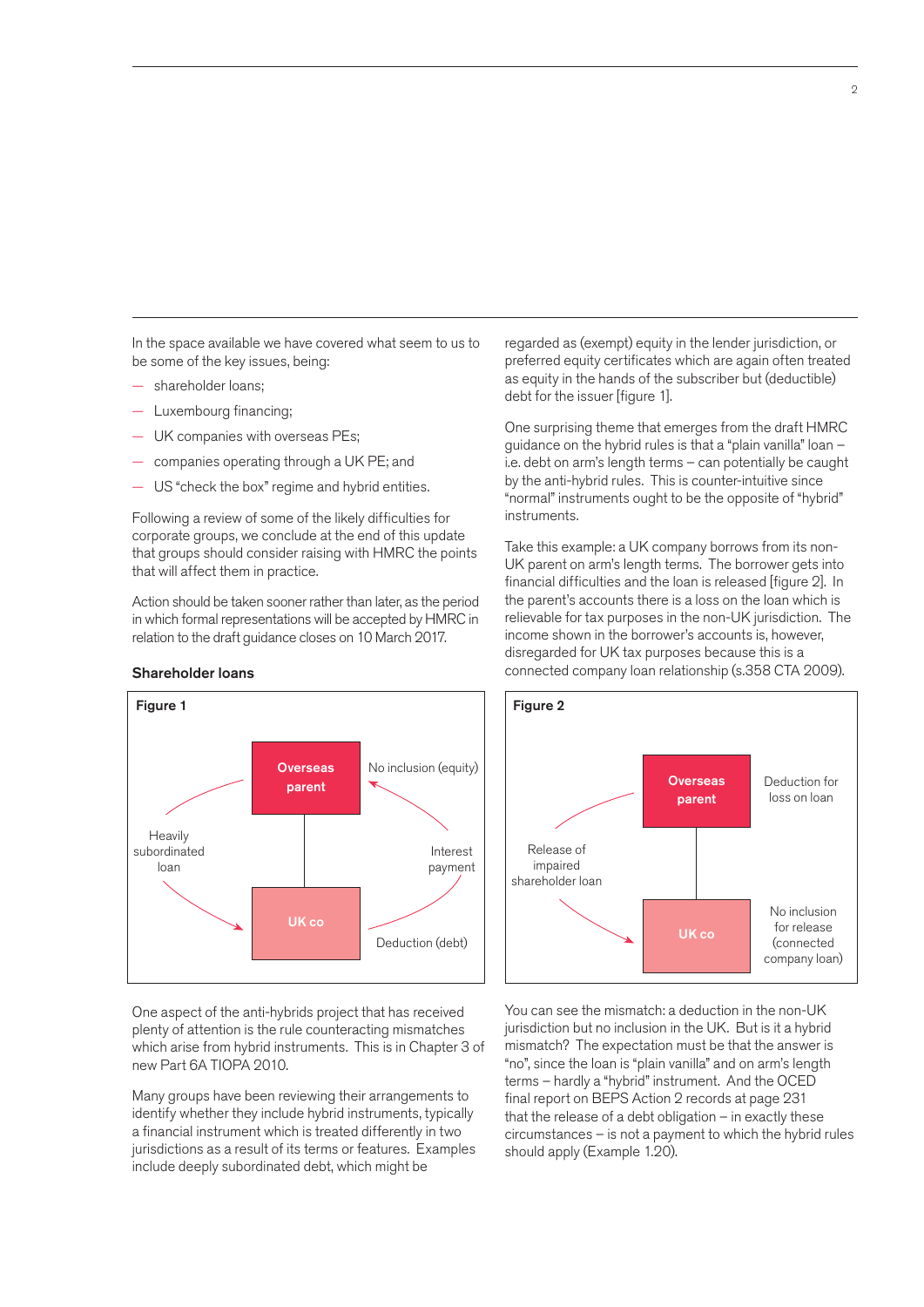On this point, the draft HMRC guidance points the other way. At INTM551200, HMRC give this same example (using the same picture as in the OECD report) and conclude that there is a hybrid mismatch, such that the UK exemption should be overridden by the anti-hybrid rules with the UK borrower then taxed on the amount of the release.

To explain the contradiction, the first point to appreciate is that HMRC are taking a very wide view of the concept of hybridity. Their analysis is that the shareholder relationship in this example, which is what brings s.358 CTA 2009 into play, is a feature of the loan. This turns what would be a non-hybrid loan in the hands of a third party creditor into a hybrid loan in the hands of the parent company – even though the terms of the loan are exactly the same. The statutory reference here is s.259CB(2)(b) TIOPA 2010, which tells you that a mismatch on a financial instrument is a hybrid mismatch if it "arises by reason of the terms, of any other feature, of the financial instrument". Absent the draft HMRC guidance, the natural conclusion would be that an instrument on "normal" arm's length terms – i.e. without special terms or features – falls outside this rule. And this conclusion is fortified by the recommendation in the OECD report, which is as follows:

# *3. Rule only applies to a payment under a financial instrument that results in a hybrid mismatch*

 A payment under a financial instrument results in a hybrid mismatch where the mismatch can be attributed to the terms of the instrument. A payment cannot be attributed to the terms of the instrument where the mismatch is solely attributable to the status of the taxpayer or the circumstances in which the instrument is held.

HMRC's analysis at INTM551200 turns this on its head by asserting that the circumstances in which a "normal" loan is held (e.g. between parent and subsidiary) can be a cause of a hybrid mismatch which is attributable to the terms of a financial instrument.

The second point is about "payments". As noted above, the release of a debt is not generally regarded as a "payment", so it is not something that the OECD considers to be within the scope of the anti-hybrids project. The UK legislation sidesteps this by introducing the concept of a "quasi-payment", a concept which can be paraphrased as

anything in respect of which you might expect somebody to get a tax deduction (s.259BB TIOPA 2010 sets out the full definition). Since the loss on the release of the loan to the subsidiary in the example above is eligible for non-UK tax relief, it is a quasi-payment and thus the hybrid instruments rule is in play.

In the light of that example, you can see that the scope of Chapter 3 of Part 6A TIOPA 2010 (hybrid and other mismatches from financial instruments) is wider than groups have been led to expect. In practice this will mean that any tax mismatches between different jurisdictions on intragroup instruments should be examined critically to test for potential counteraction under the hybrid mismatch rules.

#### Luxembourg financing

It should come as no surprise that financing that is routed through Luxembourg requires particular attention in applying Part 6A TIOPA 2010. Examples of potential problem areas include convertible preferred equity certificates (CPECs), which are generally treated as debt in Luxembourg but equity elsewhere (in particular in the US), and the various circumstances in which a deduction is available in Luxembourg for "deemed" interest, for example on some interest-free loans. Deemed interest is a particular issue in situations where there is no deemed interest receipt in the lender jurisdiction.

There is a thorny question as to whether statutory deductions which are available where there is no underlying payment should be treated as payments (or quasipayments) for the purpose of the hybrid rules. The OECD recommendation on this point has been included in the UK legislation at s.259BB(3) TIOPA 2010, but you then need to contrast OECD example 1.14 (which says the deemed deduction is not caught by the anti-hybrid rules) with HMRC's example at INTM551170 (which says that it is).

Mismatches involving Luxembourg can arise either directly, where a UK corporation tax payer is the counterparty, or indirectly, where a deduction which represents a Luxembourg mismatch is "imported" in to the UK (Chapter 11 Part 6A TIOPA 2010) – as in [figure 3].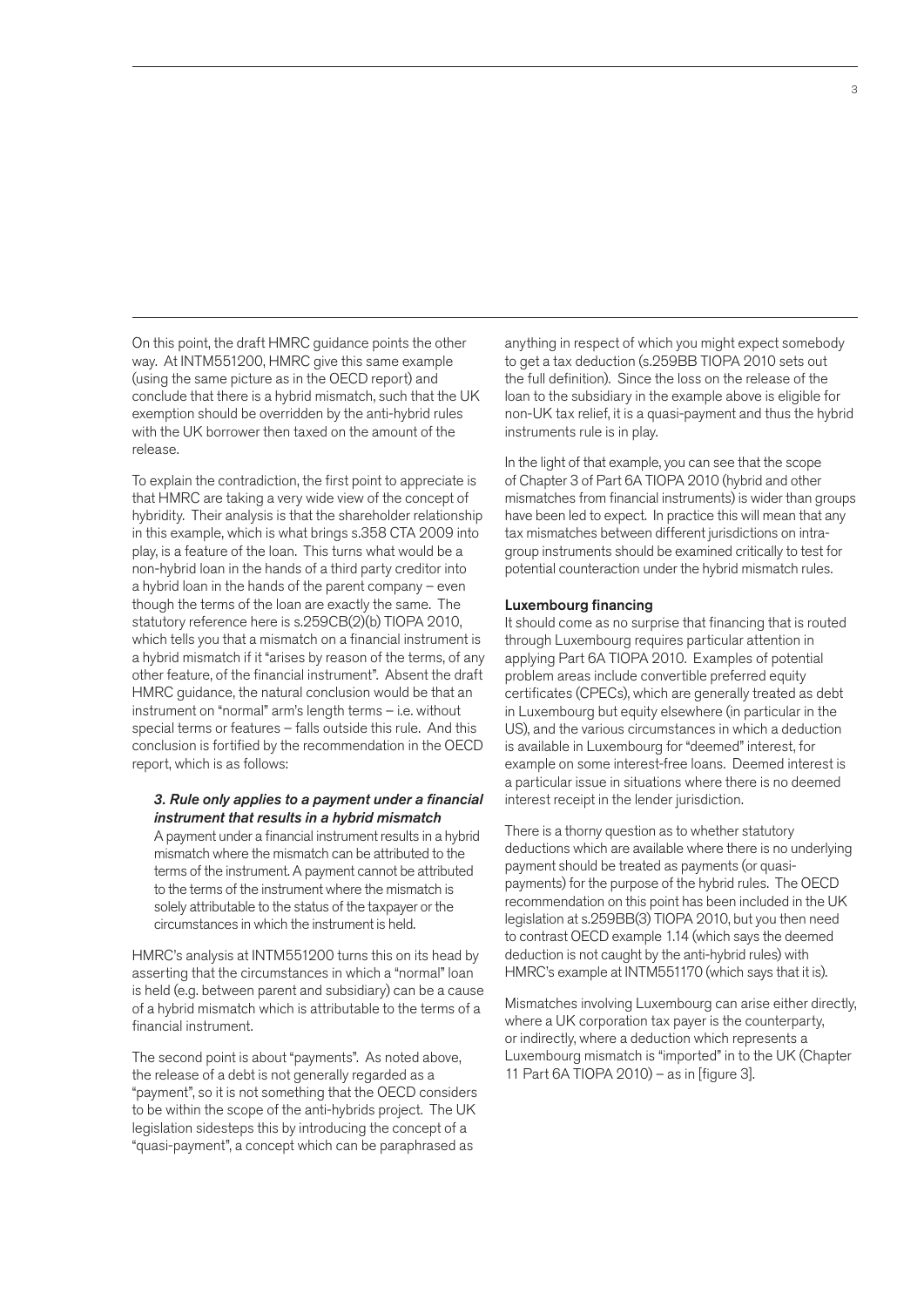

#### UK companies with overseas PEs

One area where the UK anti-hybrid rules have made a complete departure from the recommendations of the OECD is in relation to companies that are resident in one jurisdiction and operate through a branch (i.e. permanent establishment, or PE) in another jurisdiction.

Overseas branches are, of course, a common feature of multinational businesses and it is not immediately obvious what they have to do with the project to eliminate hybrid mismatches. The answer, according to HMRC, is that without these rules groups would be able to sidestep the OECD recommendations on hybrids by using PEs to achieve mismatch outcomes (draft guidance at INTM550030). You might therefore expect to find a targeted anti-avoidance rule in relation to the use of overseas PEs to produce synthetic hybrid mismatches.

What we have instead is a rule which treats all UK resident companies with PEs as within the scope of the anti-hybrid rules.

The width of this rule can be illustrated using the most straightforward example possible [figure 4]. Assume that UK Co has a branch in Paris and that it has not made an election to treat its overseas PEs as exempt from UK corporation tax. The profits of the Paris branch will be taxable both in the UK (given the worldwide basis of taxation for UK resident companies) and also in France (on a PE attribution basis). Credit should be available under the UK / France treaty to eliminate double taxation.

That computation is then subject to adjustment under Chapter 10 of Part 6A TIOPA 2010, which requires the company to identify, for each deduction which is available in calculating profits for UK and French tax purposes, matching ordinary income which is taxable in both the UK and France within a permitted time period (referred to as "dual inclusion income"). Any amount which is deductible in both territories but which is not matched with dual inclusion income will result in a denial of the UK deduction. Given the endless possibilities for mismatches or partial mismatches (as to timing, for example, or the nature of particular receipts for local tax purposes), this is potentially an onerous compliance burden for UK companies that operate through PEs.

Contrary to what you might expect, the rule applies to all payments / quasi-payments, with no requirement for the involvement of a connected party or a structured arrangement.

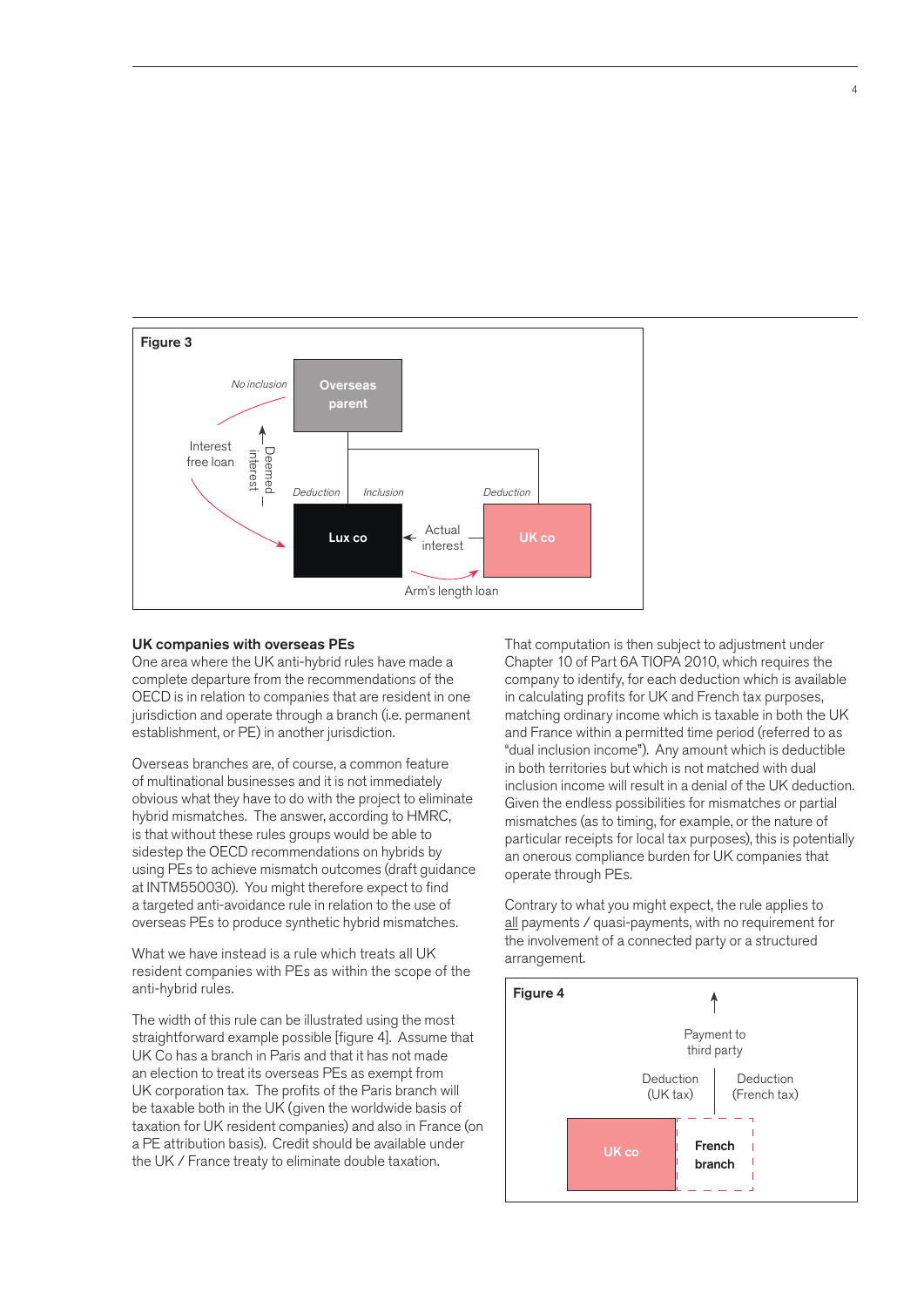#### Companies operating through a UK PE

In addition to the point made about UK companies with overseas PEs, Chapter 10 of Part 6A 2010 also brings into scope the reverse position: overseas companies with a UK PE.

For groups that have a UK PE, the question is again whether all of their UK deductions (if also deductible in the jurisdiction of residence) are matched by dual inclusion income.

## US "check the box" regime and hybrid entities

One aspect of the international tax system that was squarely within the sights of the OECD recommendations is the planning opportunities that arise from the US "check the box" rules, which (broadly) allow groups to elect to treat corporations as if they were branches of their parent company for US tax purposes.

A simplified "tower" funding structure is shown in [figure 5]. The arbitrage here is in relation to the loan between the US parent and the UK borrower, which gives rise to a UK deduction for interest but is disregarded for tax purposes in the US because a "check the box" election has been made to treat the UK borrower as a branch of the US parent.



Chapter 5 of Part 6A TIOPA 2010 should now operate to disallow the UK deduction, so the question for groups that have been funded in this way – and who are likely to be alive to this issue already – is how to restructure to achieve efficient financing without involving hybrid mismatches. In answering that, two important factors to keep in mind are:

- the targeted anti-avoidance rule for arrangements which are designed to avoid the effect of the antihybrid rules (s.259M TIOPA 2010); and
- the general principle that non-inclusion is more problematic that inclusion at a low rate when it comes to applying the anti-hybrid rules.

The issues with "checked open" entities go much further than unwinding tower structures or avoiding deductible payments between disregarded subsidiaries and their parent entity. That is because a checked open corporation is by definition almost always a "hybrid entity" (applying the definition in s.259BE TIOPA 2010) as it is regarded as a person for tax purposes under the law of the UK (or another relevant jurisdiction) whereas it is not regarded as a distinct and separate person under the law of the US.

Where a hybrid entity is entitled to a deduction for UK corporation tax purposes, or where a UK deduction arises in connection with an imported mismatch involving a checked open entity, that deduction may be restricted under Part 6A TIOPA 2010 in a number of circumstances. In such circumstances, four separate Chapters in Part 6A will require attention, being:

- Chapter 5: hybrid payer deduction / non-inclusion mismatches;
- Chapter 7: hybrid payee deduction / non-inclusion mismatches;
- Chapter 9: hybrid entity double deduction mismatches; and
- Chapter 11: imported mismatches.

In our experience, Chapters 5 and 7 are proving particularly difficult to apply in practice because they require a counter-factual exercise which can deem a mismatch arising for non-hybrid reasons (e.g. where the ultimate recipient is tax-exempt) to be attributable to the hybrid nature of the entity.